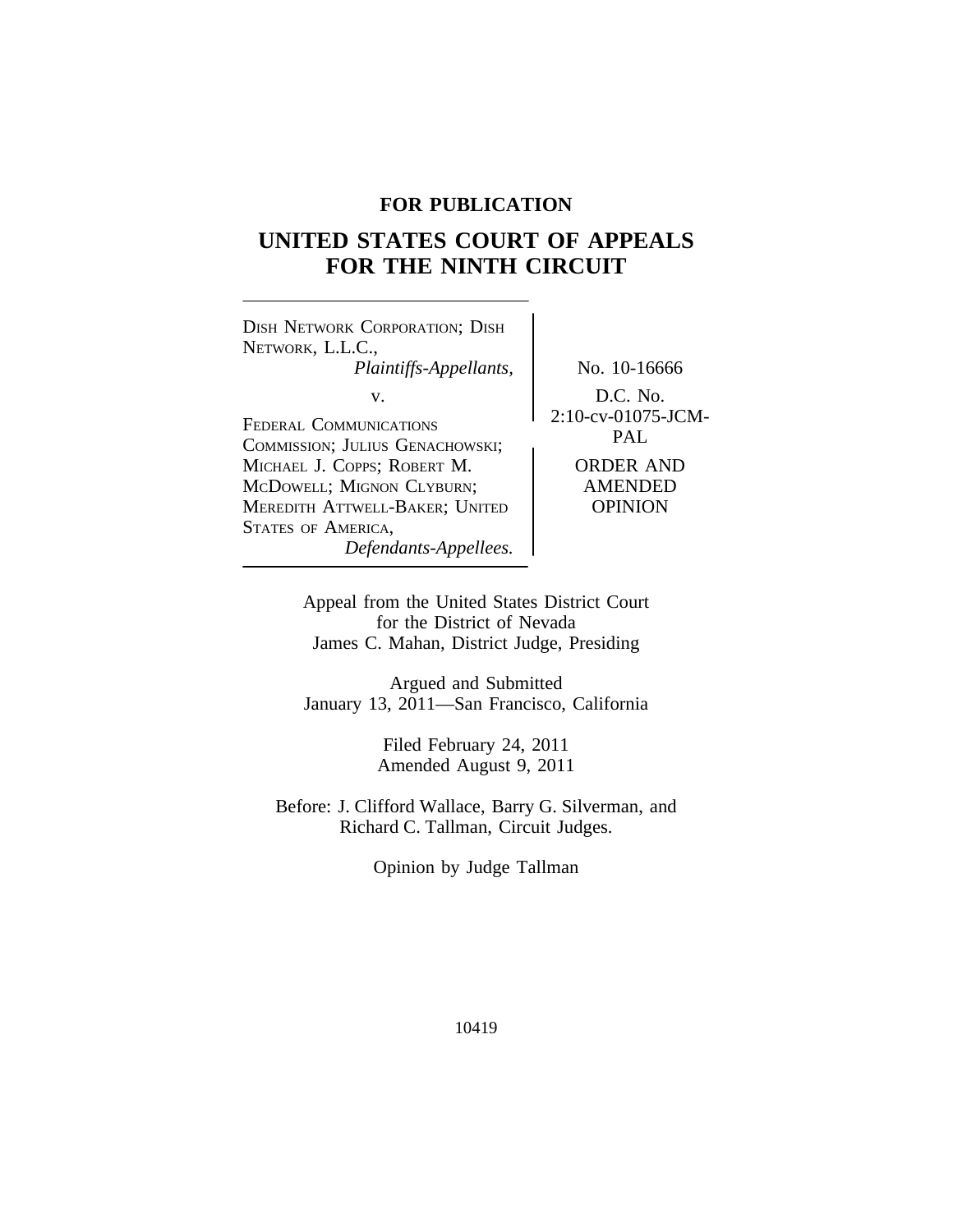# **COUNSEL**

Courtney J. Linn, Orrick, Herrington & Sutcliffe LLP, Sacramento, California; E. Joshua Rosenkranz (argued), Orrick, Herrington & Sutcliffe, LLP, New York, New York for plaintiffs-appellants DISH Network Corporation and DISH Network, L.L.C.

Tony West, Assistant Attorney General; Daniel G. Bogden, United States Attorney; Mark B. Stern (argued) and Dina B. Mishra, Department of Justice, Washington, D.C. for defendants-appellees Federal Communications Commission, Julius Genachowski, Michael J. Copps, Robert M. McDowell, Mignon Clyburn, Meredith Attwell-Baker, United States of America.

## **ORDER**

The opinion filed on February 24, 2011, and published at 636 F.3d 1139 (9th Cir. 2011) is superseded by the amended opinion below. The opinion is amended as follows: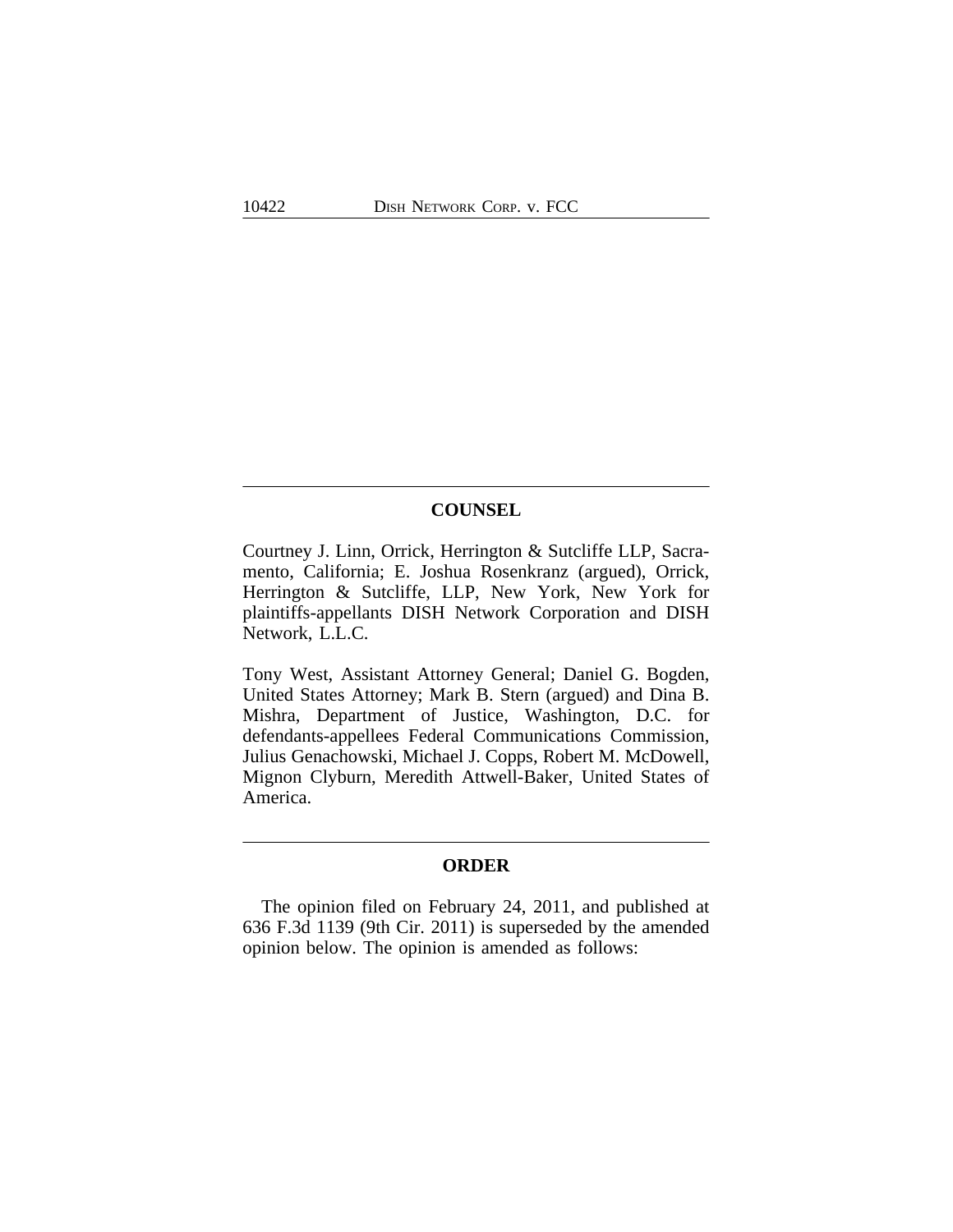(1) At 636 F.3d at 1148: Remove <The satellite carriers benefit from the statutory copyright license established through SHVIA. In return, Congress may place reasonable limitations on the use of that license, which is all Congress has done here. It enacted § 207 to promote fair competition, not suppress free speech.>

(2) At *id.*: Replace <Section 207 is content-neutral. *See Turner I*, 512 U.S. at 662.> with <For these reasons, we hold that the district court did not abuse its discretion in concluding that § 207 is likely a content-neutral restriction on speech. We need not decide whether § 207 is actually content-neutral.>

With this amendment, Judges Silverman and Tallman have voted to deny Appellant's Petition for Rehearing En Banc filed on April 11, 2011, and Judge Wallace so recommends.

The full court has been advised of the Petition for Rehearing En Banc and no Judge has requested a vote on whether to rehear the matter en banc. Fed. R. App. P. 35.

The Petition for Rehearing En Banc is DENIED. No further petitions for rehearing shall be entertained.

#### **OPINION**

TALLMAN, Circuit Judge:

DISH Network Corporation and DISH Network, LLC (collectively "DISH") appeal the district court's order denying DISH's motion for a preliminary injunction. DISH argues that it is likely to succeed in its argument that § 207 of the Satellite Television Extension and Localism Act of 2010 (STELA), Pub. L. No. 111-175, § 207, 124 Stat. 1218 (amending 47 U.S.C. § 338 (2006)), which accelerates the timetable under which satellite providers that carry local stations in high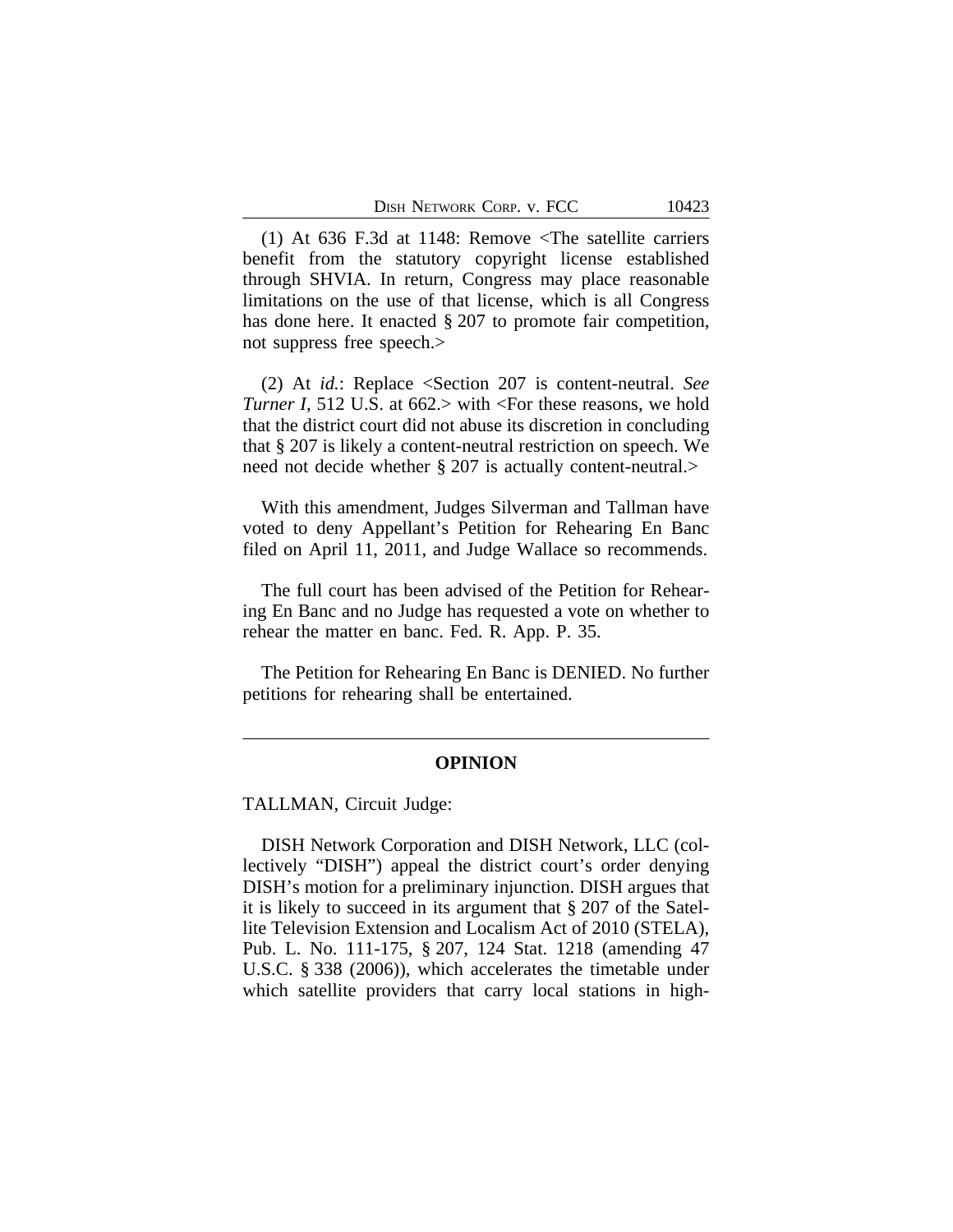definition (HD) format in a particular market must carry "qualified noncommercial educational television stations" in HD, is a content-based regulation of free speech in violation of the First Amendment. DISH asserts that the statute interferes with its editorial discretion and judgment by forcing it to delay offering commercial programming in HD to certain markets. That delay, DISH argues, forces DISH subscribers to receive Public Broadcasting Service (PBS)<sup>1</sup> programs in HD before commercial programs, even though they "prefer watching the World Cup and American Idol in vivid colors over Jim Leher and Elmo."

Because we agree with the district court that DISH failed to demonstrate it is likely to succeed on the merits, we affirm the denial of injunctive relief. *See Winter v. Natural Res. Def. Council*, 129 S. Ct. 365, 381 (2008).

#### **I**

It is helpful first to briefly review how satellite television works, why it is regulated, and how § 207 came to be enacted. There are only two major Direct Broadcast Satellite providers in the United States: DirectTV, which has about 18.5 million subscribers, and DISH, which has about 14.1 million subscribers. They rely on assigned radio frequency bands to transmit signals to consumers from satellites located at designated orbital locations in space. The transmissions are governed by the Federal Communications Commission (FCC) and international regulations.

The United States has been assigned eight orbital locations for providing satellite service. Each location is divided into 32 satellite channels. Transmissions from satellites in the same orbital location may cause signal interference, so Congress

<sup>&</sup>lt;sup>1</sup>The statute in question applies to all local public television stations. While the majority of public television consists of PBS programming, much of the content is locally produced.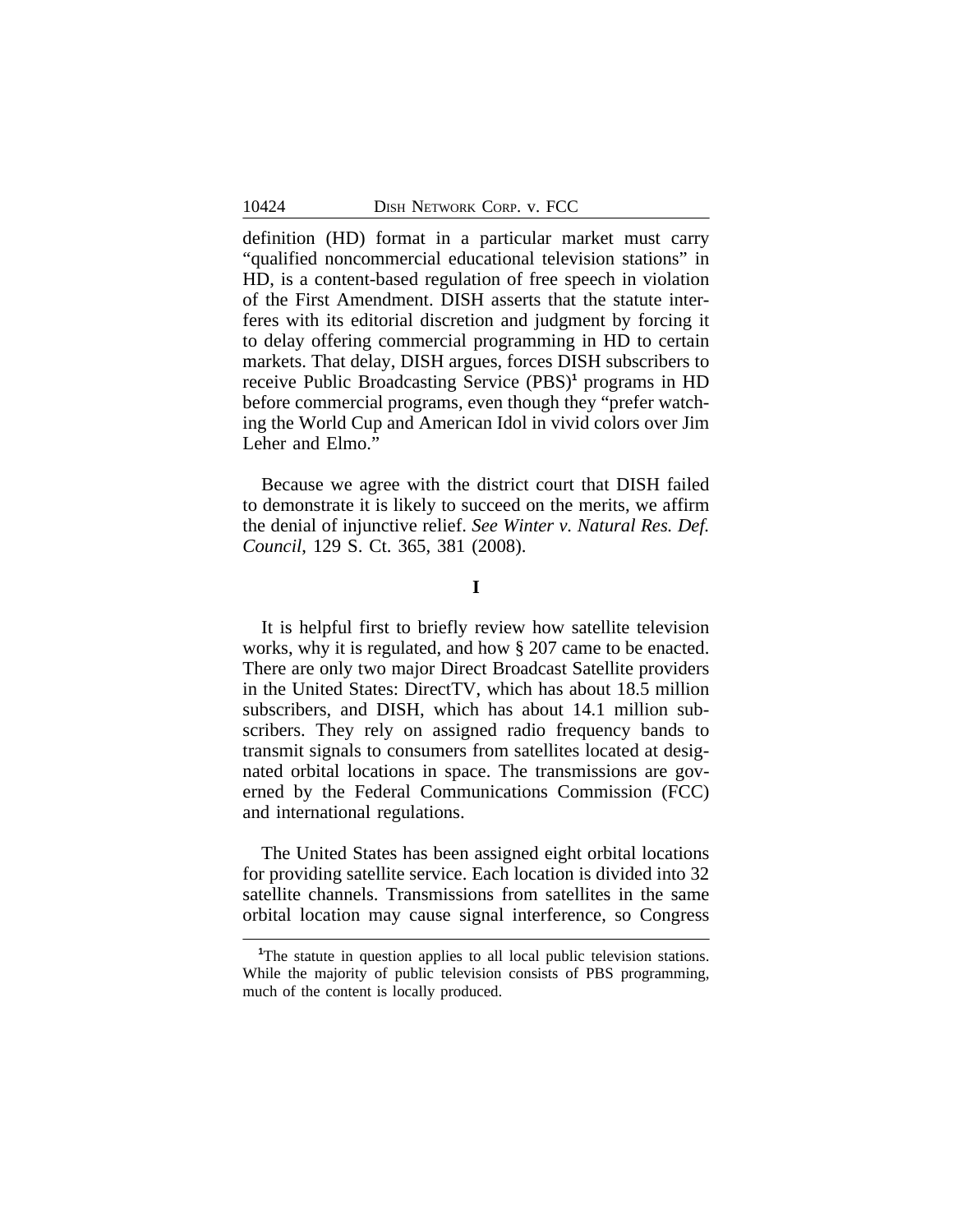has authorized the FCC to grant licenses to satellite service providers assigning them the use of specified channels at particular orbital locations. The licenses are limited in duration and the FCC may grant or renew them only if doing so will serve the public interest, convenience, or necessity. 47 U.S.C. § 307.

In 1999, Congress created an exception to copyright law to better enable competition between satellite TV and cable TV. The Satellite Home Viewer Improvement Act of 1999 (SHVIA) amended the Copyright Act to create statutory copyright licenses for satellite carriers that allow them to retransmit a local broadcast station's signal without first getting permission from the individual copyright holders. The copyright license is also subject to statutory and regulatory conditions.

As a condition of their licenses, carriers have certain public obligations. For example, they must also carry, on request, the signals of all other television broadcast stations in the same local market. 47 U.S.C. § 338(a)(1). *See Satellite Broad. and Commc'ns Ass'n v. FCC*, 275 F.3d 337, 352-66 (4th Cir. 2001) (rejecting First Amendment challenge). Additionally, all satellite providers must set aside four to seven percent of their channel capacity for "noncommercial programming of an educational or informational nature." 47 U.S.C. § 335(b); *see also Time Warner Entm't Co. v. FCC*, 93 F.3d 957, 973-77 (D.C. Cir. 1996) (per curiam) (rejecting First Amendment challenge), *reh'g en banc denied*, 105 F.3d 723 (D.C. Cir. 1997). Finally, and particularly relevant to the case at hand, satellite service providers are required to treat all local television stations the same regarding picture quality. 16 F.C.C.R. 1918 ¶ 118 (2000).

The picture-quality condition was applied to HD programming in 2008 through an FCC rule. *See* 23 F.C.C.R. 5351, ¶ 5 (2008); 47 C.F.R. § 76.66 (k). Under that rule, satellite providers that carry *any* local stations in HD format in a particu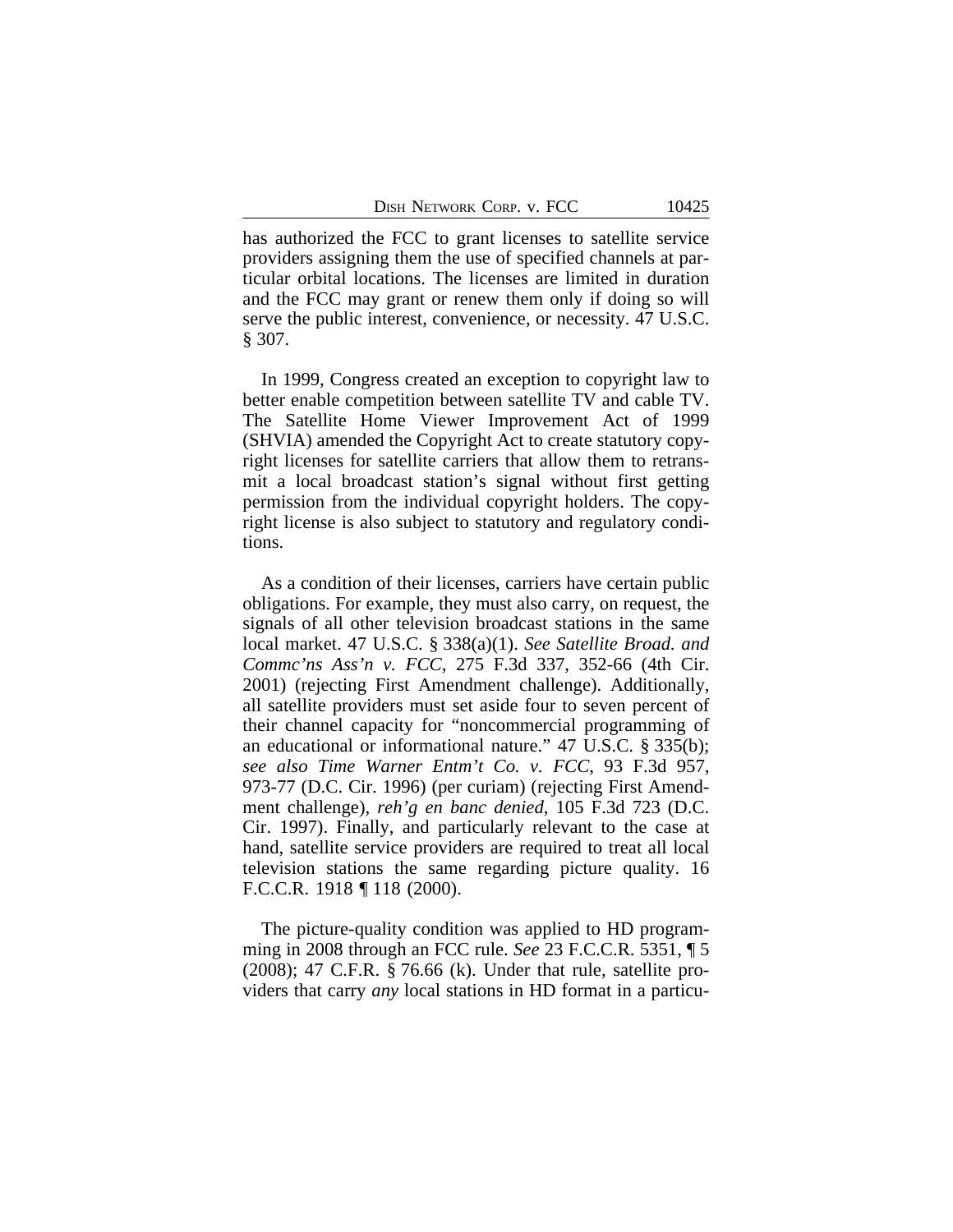lar market must carry *all* local stations in HD format. The regulation gives providers four years to meet the following implementation timetable: they must achieve compliance in fifteen percent of the markets in which they carry local channels in HD by Feb. 17, 2010; thirty percent by Feb. 17, 2011; sixty percent by Feb. 17, 2012; and one-hundred percent by Feb. 17, 2013.

The challenge is that HD consumes three to four times the channel capacity as standard definition (SD) programming. Because DISH currently lacks capacity to offer all local channels in HD, it prioritized local market television stations according to customer demand, and decided not to prioritize transmitting PBS in HD. Instead, DISH offered the major networks in HD and delayed offering PBS in HD except in Alaska and Hawaii, where it was legally obligated to do so. By comparison, its competitor DirectTV provided 106 channels of HD PBS in its regions of operation.

Congress determined that by forcing public broadcasting stations to the back of the HD priority line, DISH was jeopardizing public television's ability to compete with commercial television and thereby threatening the right of consumers "to receive federally funded programming broadcast by PBS." 156 Cong. Rec. E849-04 (daily ed. May 12, 2010) (speech of Rep. Anna G. Eshoo). In response, Congress enacted § 207 of STELA to ensure "that satellite providers do not discriminate against noncommercial high definition signals" and to promote "an even playing field." *Id.*

The provision accelerates the HD timetable for "qualified noncommercial educational television stations." Under § 207, satellite carriers who take advantage of the statutory compulsory copyright license to provide local broadcasts in HD format must also provide "qualified noncommercial educational television stations located within that local market" in HD format. Carriers were given until December 31, 2010, to meet the requirement in fifty percent of the local markets in which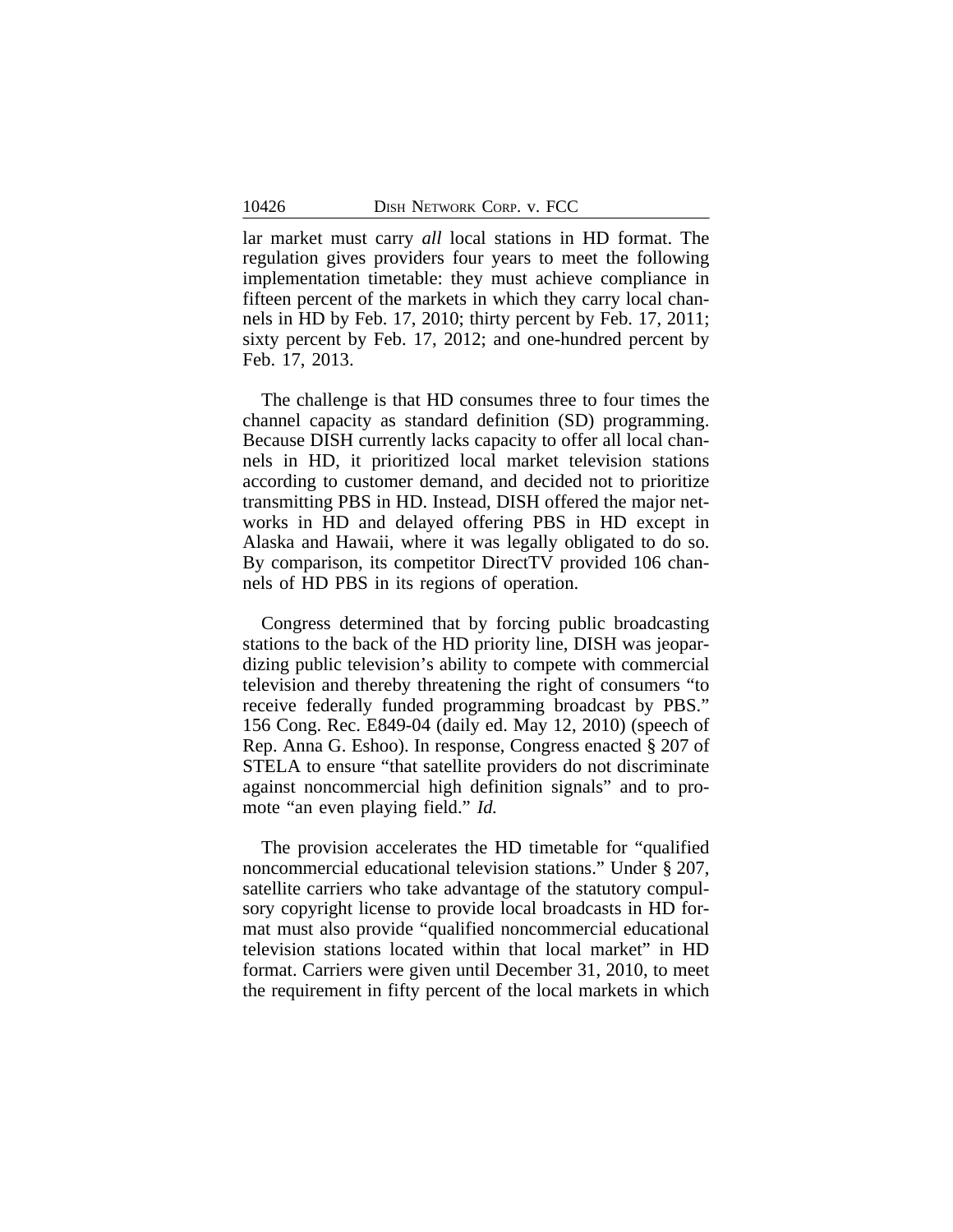they provide HD programming and until December 31, 2011, to comply fully in all remaining markets.

But Congress created an exemption to § 207 for satellite providers who entered into a private carriage agreement with at least thirty qualified noncommercial educational television stations. To avoid § 207's more burdensome timeline, DISH entered into such a contract. Doing so forced it to postpone launching HD services in ten new television markets. DISH then filed suit to enjoin § 207, arguing that it is a constitutionally impermissible content-based regulation of the company's First Amendment right to free speech.

The district court denied DISH's motion for a preliminary injunction without opinion. During the hearing, the court focused entirely on whether DISH was likely to succeed on the merits of its claim. The court concluded the regulation was content-neutral and not an infringement on DISH's First Amendment rights. It reasoned that § 207 "is designed to keep PBS competitive with other local outlets," not to regulate content. In summarizing its conclusions, the district court explained:

[U]nder the case law we aren't dealing with content. You've got to offer PBS and now they're saying . . . you've got to offer it in HD so it's as attractive as other local stations and I don't think it impinges or infringes the First Amendment.

We agree.

# **II**

We review a district court's grant or denial of a preliminary injunction for abuse of discretion and the underlying legal principles de novo. *Stormans, Inc. v. Selecky*, 586 F.3d 1109, 1119 (9th Cir. 2009). The grant or denial of a preliminary injunction lies within the discretion of the district court and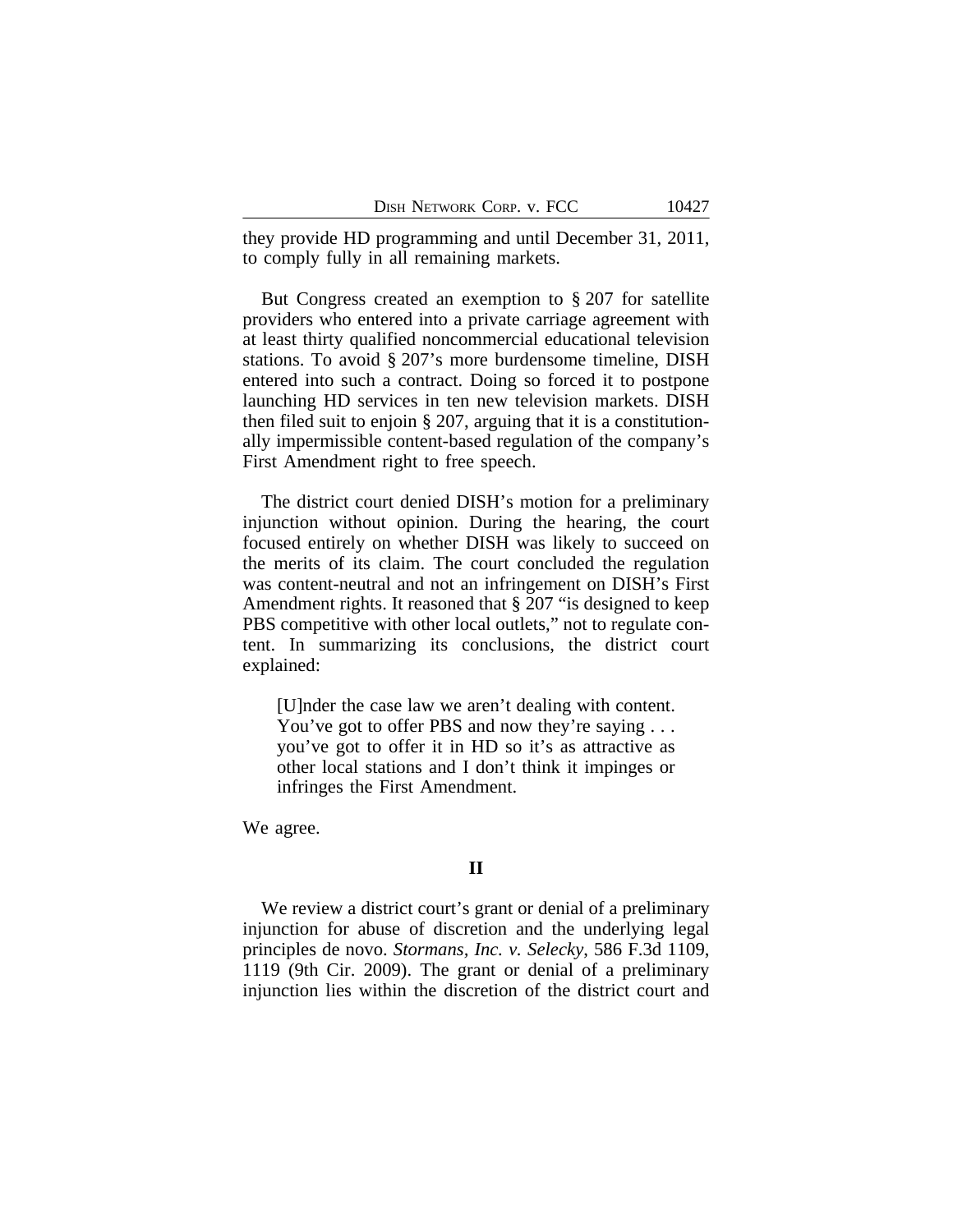we may reverse a district court only where it relied on an erroneous legal premise or abused its discretion. *Sports Form, Inc. v. United Press Int'l, Inc.*, 686 F.2d 750 (9th Cir. 1982). To determine whether the district court abused its discretion, the reviewing court "must consider whether the decision was based on a consideration of the relevant factors and whether there has been a clear error of judgment." *Id.* at 752 (citations omitted).

We have noted that "in some cases, parties appeal orders granting or denying motions for preliminary injunctions in order to ascertain the views of the appellate court on the merits of the litigation," but that due to the "limited scope of our review . . . our disposition of appeals from most preliminary injunctions may provide little guidance as to the appropriate disposition on the merits" and that such appeals often result in "unnecessary delay to the parties and inefficient use of judicial resources." *Id.* at 753. Thus, we offer our analysis with the necessary caveat that accompanies any preliminary injunction review—that this opinion is not an adjudication on the merits of DISH's claim. We conclude only that, based on our de novo review of the underlying legal principles, the district court did not abuse its discretion in finding that DISH is not likely to succeed.

# **III**

## A

**[1]** To warrant a preliminary injunction, DISH must demonstrate that it meets all four of the elements of the preliminary injunction test established in *Winter v. Natural Res. Def. Council*, 129 S. Ct. 365, 374 (2008): that an injunction would be in the public interest, that without an injunction irreparable harm is likely, that the balance of equities tips in its favor, and that it is likely to succeed on the merits. *Id.* at 374. DISH argues that in the case of a First Amendment claim, all four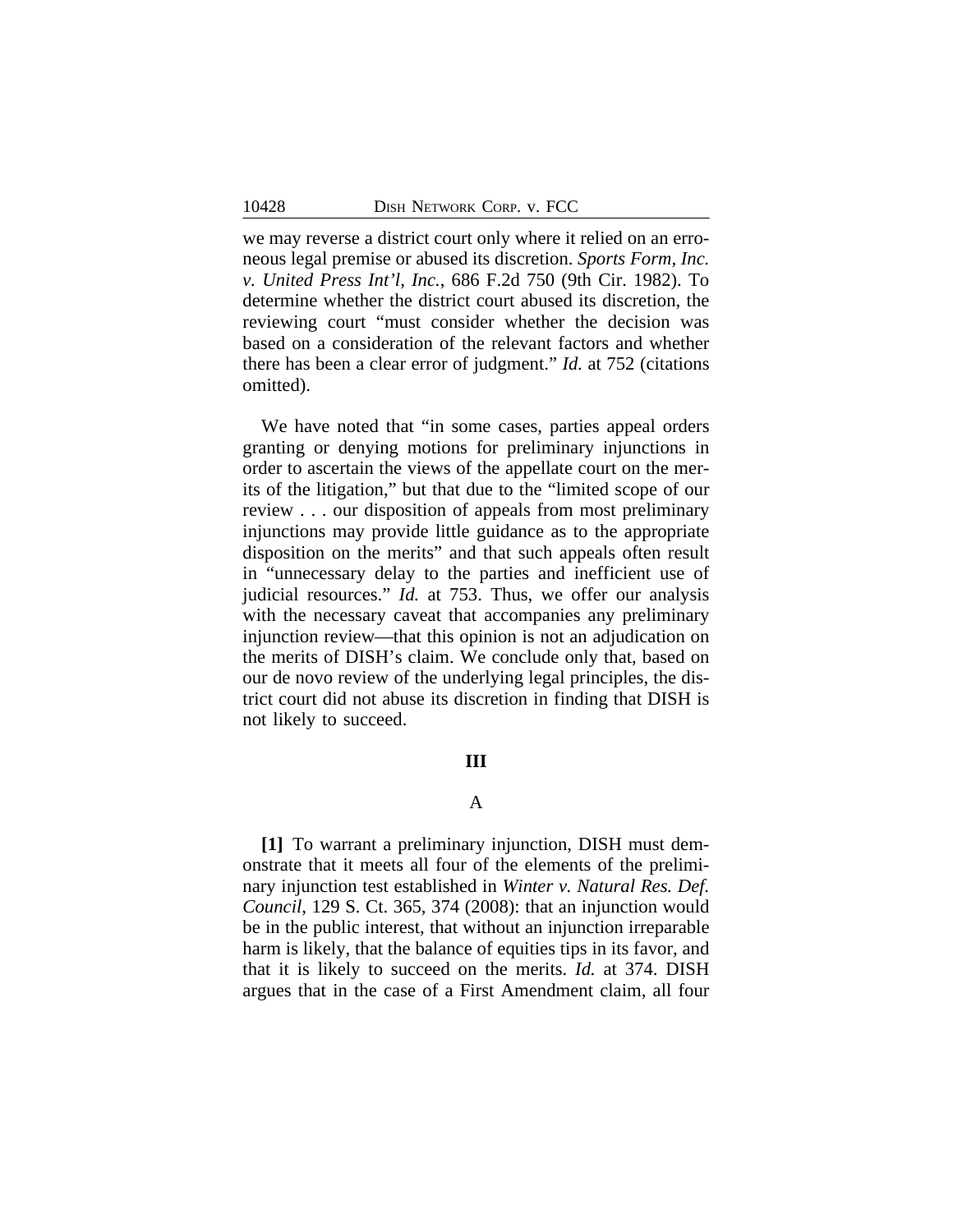of the *Winter* factors collapse into the merits. We have held otherwise.

While a First Amendment claim "certainly raises the specter" of irreparable harm and public interest considerations, proving the likelihood of such a claim is not enough to satisfy *Winter*. *Stormans,* 586 F.3d at 1138; *see also Klein v. City of San Clemente*, 584 F.3d 1196, 1207 (9th Cir. 2009) (even where the plaintiff was likely to succeed on the merits of his First Amendment claim, he "must also demonstrate that he is likely to suffer irreparable injury in the absence of a preliminary injunction, and that the balance of equities and the public interest tip in his favor") (citing *Winter*, 129 S. Ct. at 374).

Therefore, even if we were to determine that DISH is likely to succeed on the merits, we would still need to consider whether it satisfied the remaining elements of the preliminary injunction test. However, because we agree with the district court that DISH has failed to satisfy its burden of demonstrating it has met the first element, we need not consider the remaining three.

#### B

**[2]** To determine whether DISH is likely to succeed on the merits of its claim, we must first consider whether the First Amendment likely applies. The Government argues that § 207 does not implicate the First Amendment because it does not constitute a serious infringement on DISH's editorial discretion. It suggests that the provision is merely a "modest alteration to the HD timetable" concerning only "the timing of a means of signal transmission[.]" The Government stresses that DISH is not challenging Congress's initial requirement that satellite carriers offer PBS in HD, only its timing, which does not rise to the level of a First Amendment burden.**<sup>2</sup>** Addi-

**<sup>2</sup>**DISH does not concede that the FCC's 2008 rule establishing the initial timetable is constitutional, but does not challenge it here.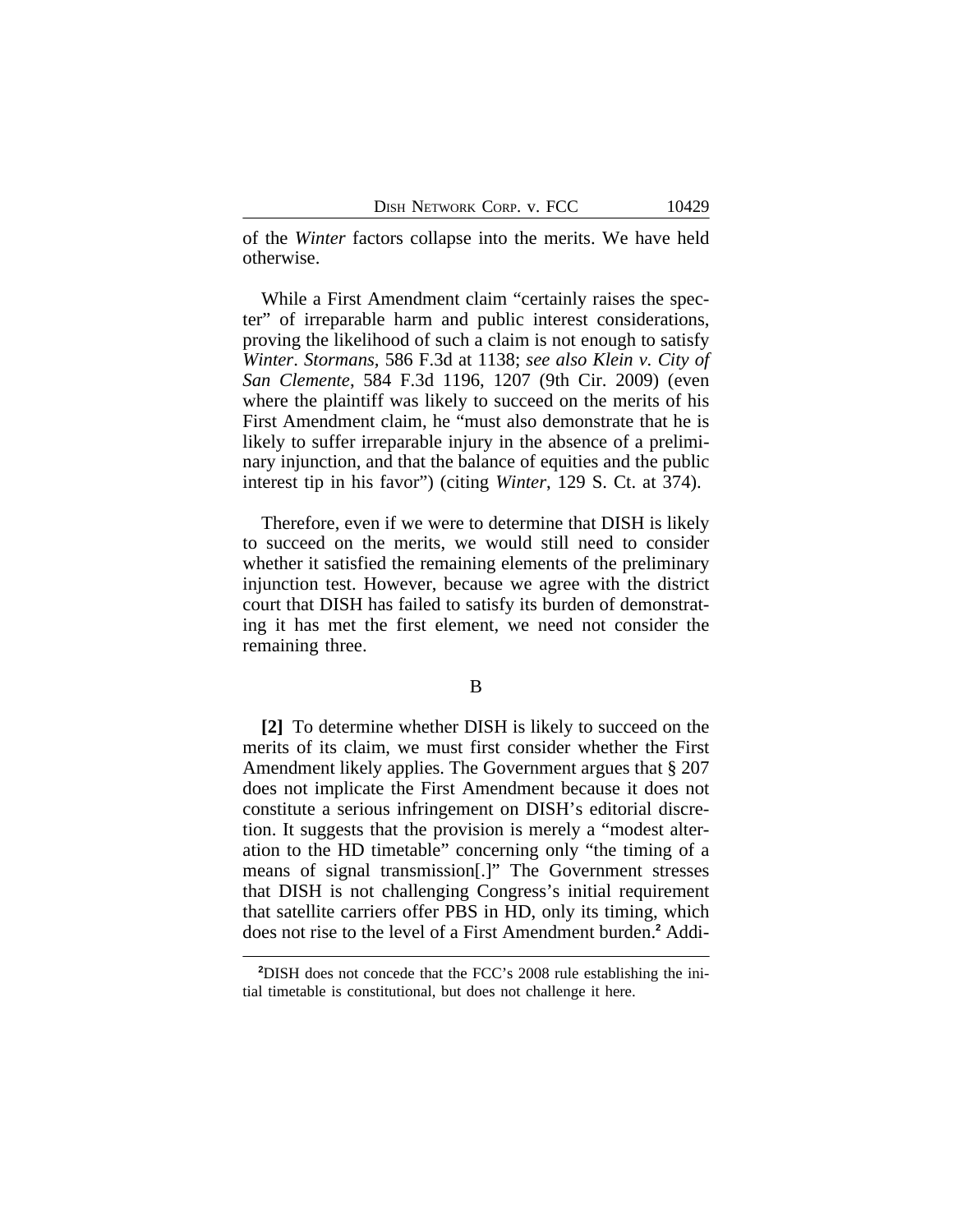tionally, the Government argues that the First Amendment is not implicated because § 207 does not affect DISH's selection of channels or interfere with its expressive decisions.

DISH counters that § 207 does affect DISH's selection of channels because HD transmissions are offered on separate channels than SD transmissions and that if DISH carries PBS in HD, it cannot carry other stations in HD. Regarding the question whether the First Amendment applies to a provision that merely affects the timing of a requirement, DISH proposes that the accelerated pace unconstitutionally benefits PBS; the fact that the benefit lasts only three years is irrelevant.

The Supreme Court has recognized that cable television operators exercise " 'a significant amount of editorial discretion regarding what their programming will include.' " *City of Los Angeles v. Preferred Commc'ns, Inc.*, 476 U.S. 488, 494 (1986) (quoting *FCC v. Midwest Video Corp.*, 440 U.S. 689, 707 (1979)). In *Turner Broadcasting System, Inc. v. FCC*, 512 U.S. 622 (1994) (*Turner I*), the Supreme Court applied intermediate scrutiny to a content-neutral regulation that required carriage of local broadcast stations on cable systems. In doing so, the Court announced that "laws that single out the press, or certain elements thereof, for special treatment pose a particular danger of abuse by the State . . . and so are always subject to at least some degree of heightened First Amendment scrutiny." *Turner I*, 512 U.S. at 640-41 (quoting *Arkansas Writer's Project, Inc. v. Ragland*, 481 U.S. 221, 228 (1987)).

**[3]** Section 207 does not affect DISH's ability to offer programs. It affects only when DISH can offer those programs in HD. Even so, *Turner I* instructs that any law that singles out an element of the press is subject to some form of heightened First Amendment scrutiny. For example, in *Turner I*, the Supreme Court determined that regulations that "impose special obligations upon cable operators and special burdens upon cable programmers" implicate the First Amendment.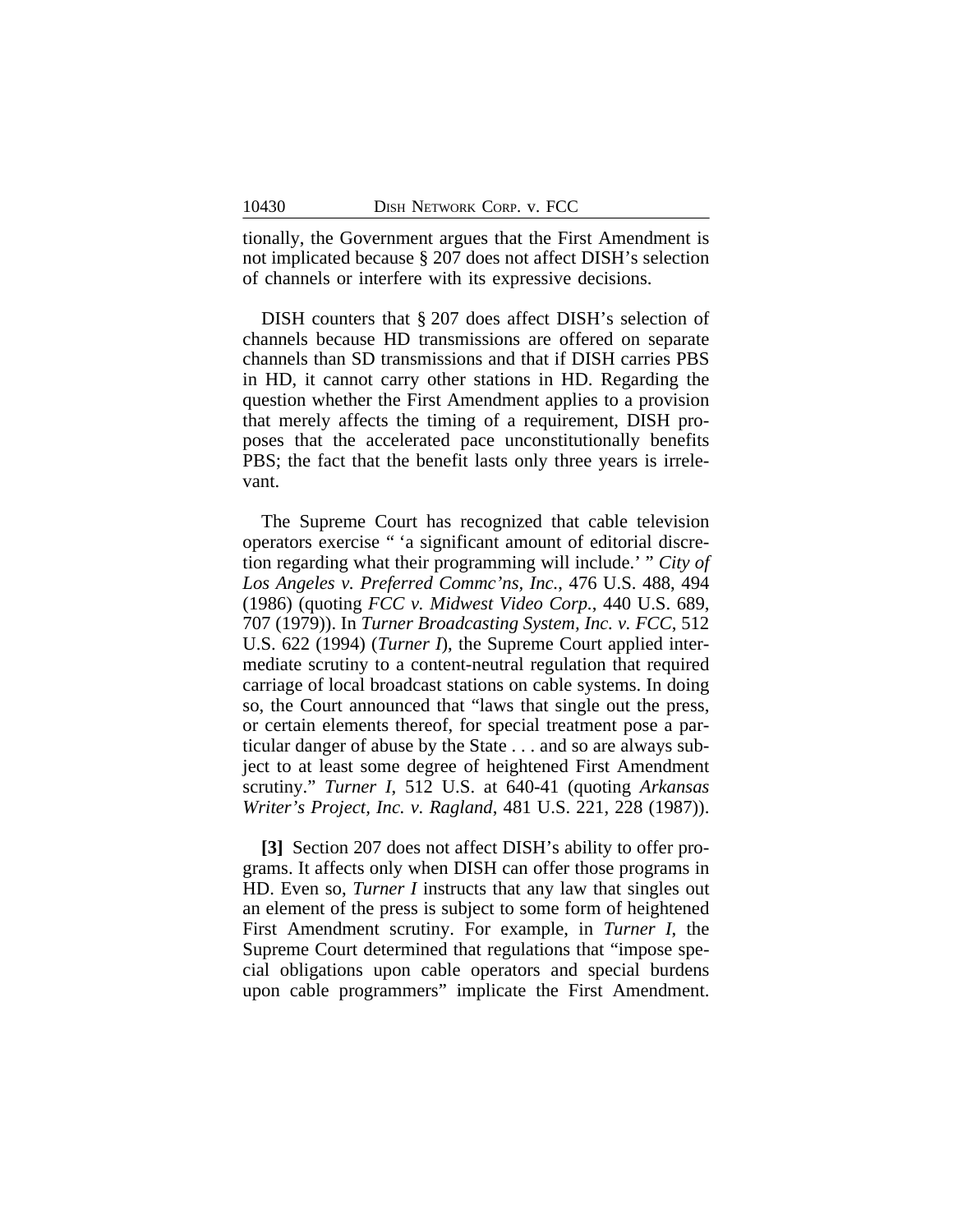*Turner I*, 512 U.S. at 641. Applying that logic to the case at hand, while § 207's obligations and burdens on satellite carriers are minimal and nuanced, they do exist. Therefore, the First Amendment is likely implicated.

C

**[4]** Strict scrutiny applies to government actions that stifle or promote speech on account of its message. Such laws conflict with basic First Amendment principles valuing and protecting an individual's right to decide which ideas and beliefs are worth expressing, and almost always violate the First Amendment. *See id.* (acknowledging that "the First Amendment, subject to only narrow and well-understood exceptions, does not countenance governmental control over the content of messages expressed by private individuals"). By contrast, regulations of speech unrelated to content are less likely to conflict with core First Amendment values, so they are subject only to intermediate scrutiny. *Id.* at 642.

DISH argues that we should apply strict scrutiny because § 207 is a content-based regulation of free speech. The Supreme Court has said that the "principal inquiry in determining content neutrality . . . is whether the government has adopted a regulation of speech because of agreement or disagreement with the message it conveys." *Ward v. Rock Against Racism*, 491 U.S. 781, 791 (1989); *see also Turner I*, 512 U.S. at 642. Generally, "laws that by their terms distinguish favored speech from disfavored speech on the basis of the ideas or views expressed are content based. By contrast, laws that confer benefits or impose burdens on speech without reference to the ideas or views expressed are in most instances content neutral." *Turner I*, 512 U.S. at 643 (internal citations omitted). Finally, even a statute that facially distinguishes a category of speech or speakers is content-neutral if justified by interests that are "unrelated to the suppression of free expression." *City of Renton v. Playtime Theatres, Inc.*, 475 U.S. 41, 48 (1986).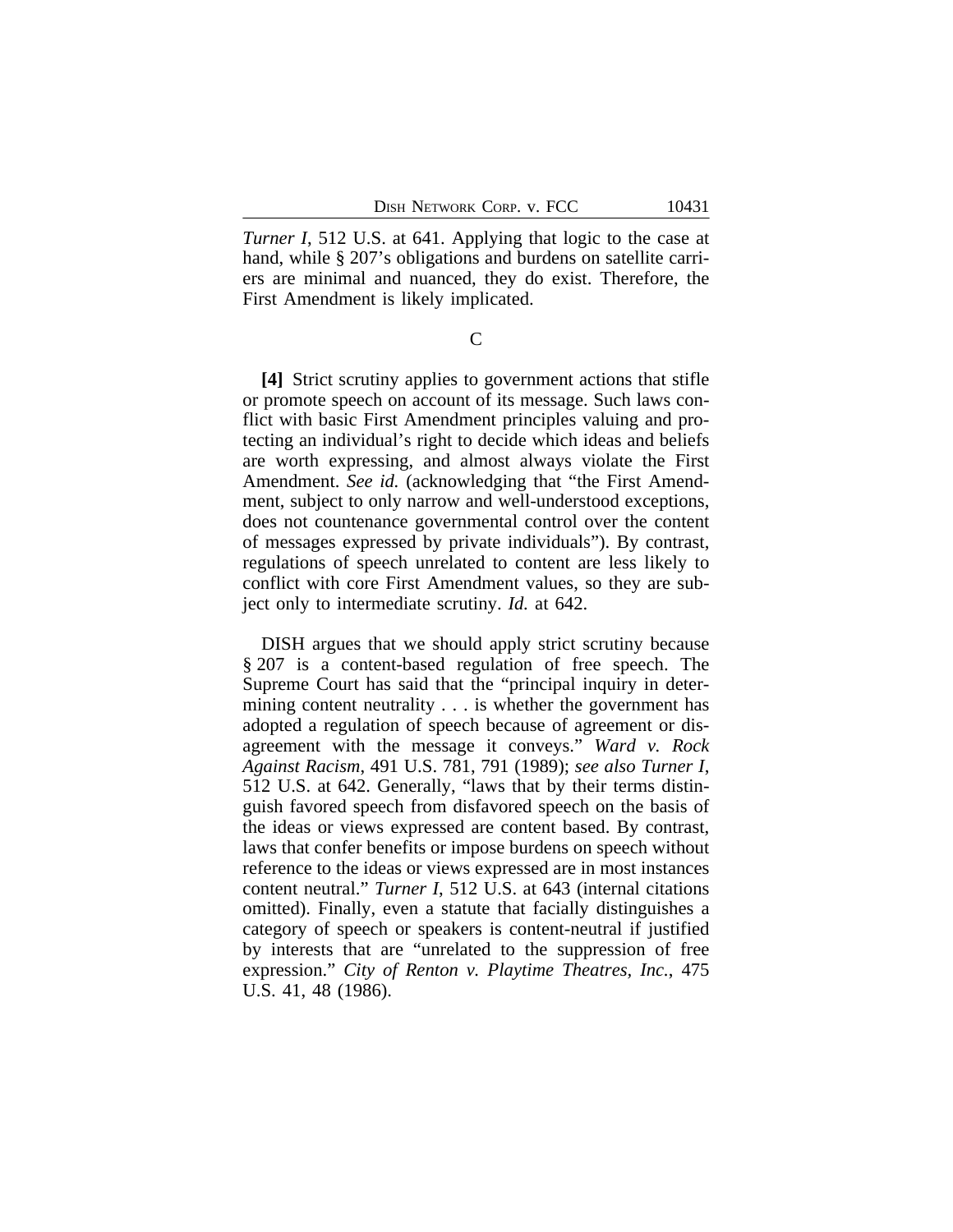#### DISH argues § 207 is content-based because:

(1) To be a "qualified noncommercial educational television station," a station must be eligible for a Corporation for Public Broadcasting (CPB) grant, and those grants are allocated according to certain content criteria.**<sup>3</sup>**

(2) Congress's motive in enacting § 207 was to promote subject matter it deemed "worthier." To support this contention, DISH highlights comments § 207's primary sponsor, Rep. Anna Eshoo, made announcing her personal preference for PBS programming over certain pay-per-view channels.**<sup>4</sup>**

(3) Strict scrutiny applies where Congress's preference is based on subject matter, regardless of whether it discriminates on the basis of viewpoint. Brief for Plaintiffs-Appellants at 36-37 (citing *Bullfrog Films, Inc. v. Wick*, 847 F.2d 502, 509-10 (9th Cir. 1988))**<sup>5</sup>** .

My bill does not prevent satellite carriers from carrying any program. It merely mandates the carriage of all digital PBS programming, and I know . . . I have heard the argument before that you don't have enough room, enough space and that you would have to drop some. And I would suggest that you drop some of your pay-per-view channels that carry soft porn. I would take PBS any day over soft porn so would you address yourself to the question as to why you refuse to negotiate a carriage agreement with public TV that provides for nondiscriminatory carriage in HD?

DISH also points out that during the same hearing, Rep. Eshoo remarked that "PBS is important in the life of the American people and I think what they do has already been set down and is a gold standard[.]"

**5** In *Bullfrog Films*, we found unconstitutional regulations implementing a multilateral treaty that exempted "educational, scientific and cultural"

**<sup>3</sup>**Specifically, applicants must devote the substantial majority of their daily total programming hours to "general audience programming that serves demonstrated community needs of an educational, informational and cultural nature." Programs that further the principles of "particular political or religious philosophies" do not qualify.

**<sup>4</sup>**DISH emphasizes parts of the following passage from Rep. Eshoo's remarks during a congressional hearing: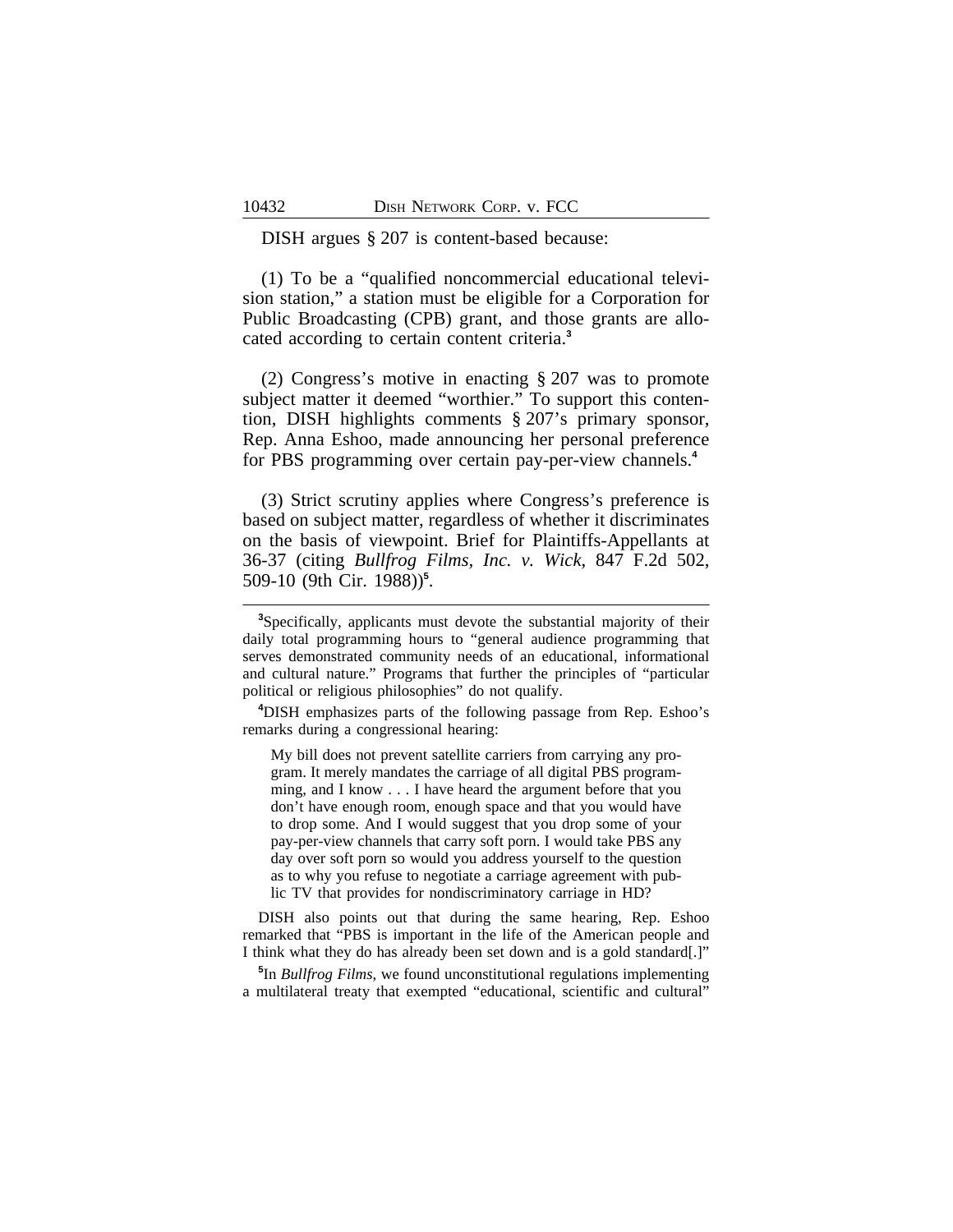(4) Section 207's preference is reserved only for a subset of government-funded beneficiaries, so that "even the most educational, irreligious, apolitical station gets no preference if it is not currently on the Government dole."

First, the criteria used to determine whether a station receives federal funding are designed not to promote Congress's preference, but to guard against the influence of special interests. *Cf.* 127 Cong. Rec. 13,145 (June 22, 1981) (Rep. Gonzalez) (recognizing the need to "insulate public broadcasting from special interest influences—political, commercial, or any other kind."); H.R. Rep. No. 97-82, at 16 (1981) (noting the risk of "influence of special interests—be they commercial, political, or religious."). Furthermore, the CPB offers financial incentives for stations to differentiate their programming and the government is forbidden by law from exercising any direction, supervision, or control over the CPB.

**[5]** Section 207 "seeks to support expression, not suppress it," the Government maintains. The record supports that assertion. Rep. Eshoo may have expressed a personal preference for PBS over pay-per-view, but it does not follow that her personal preference is what drove Congress to enact § 207. The legislative record clearly indicates that in § 207 Congress aimed to prohibit satellite carriers from "discriminating" against noncommercial stations in a manner that interferes with "the rights of consumers to receive federally funded programming broadcast by America's Public Broadcasting Service, PBS." 156 Cong. Rec. E849-04 (daily ed. May 12, 2010) (speech of Rep. Anna G. Eshoo). The legislation sought to

audio-visual materials from import duties. That case is distinguishable because it did not involve the broadcast regulatory environment, which the Supreme Court has analyzed in a separate First Amendment context. The broadcast regulatory environment differs from the film environment because satellite companies rely on having access to a regulated and scarce public resource and are subject to specific public obligations in return for a Copyright Act exemption that allows them to compete.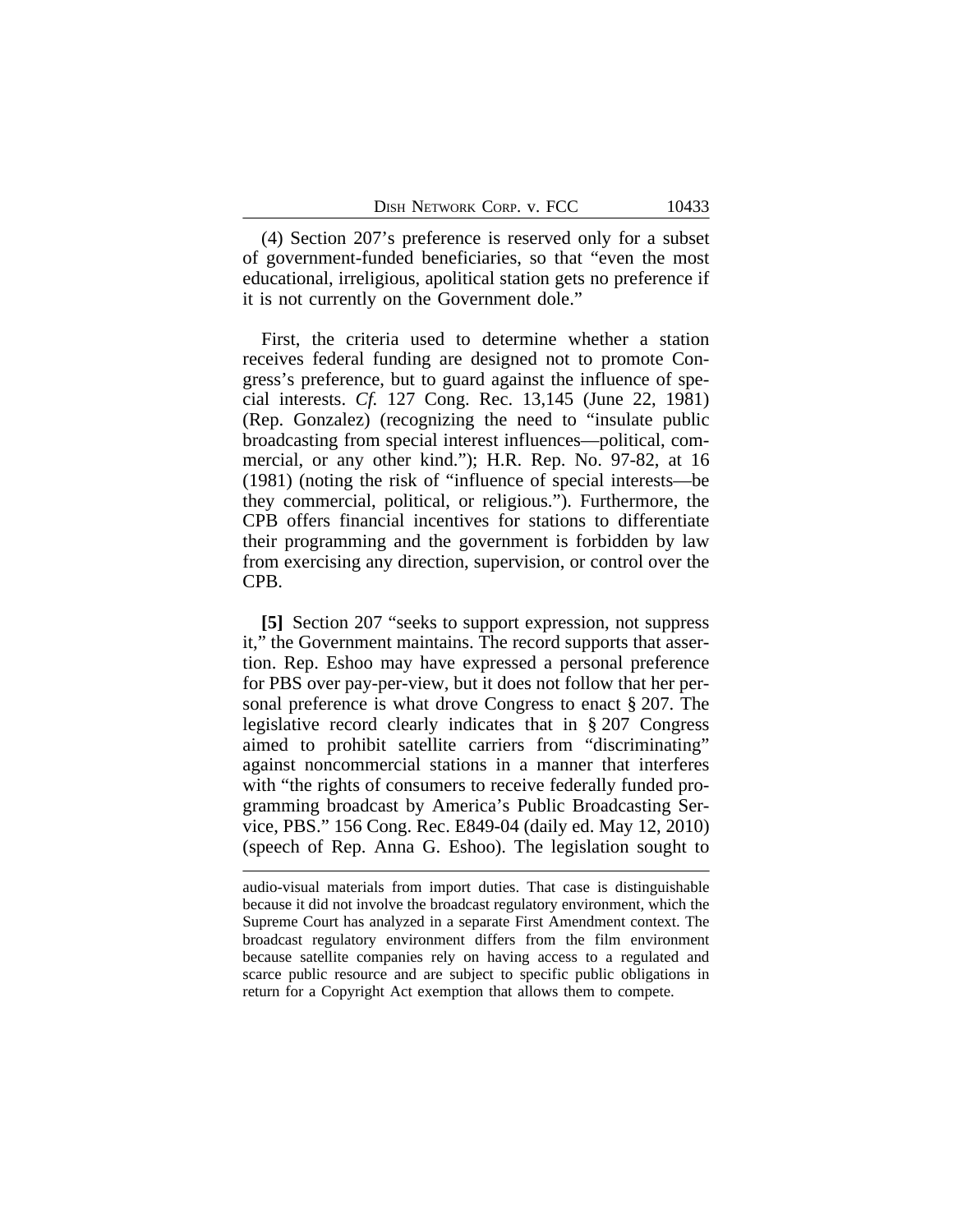even the playing field and promote fair competition. DISH's contention that Congress enacted § 207 because Congress thinks PBS is better than commercial television contradicts the legislative record.

As for DISH's remaining arguments, *Turner I* is informative. In *Turner I,* the Supreme Court held that sections of the Cable Television Consumer Protection and Competition Act of 1992 requiring cable television systems to dedicate some of their channels to local broadcast television stations constituted a content-neutral restriction on speech, subject to intermediate scrutiny. *Turner I*, 512 U.S. at 661-62. The Court determined that the provisions were meant "to protect broadcast television from what Congress determined to be unfair competition" and that "[a]ppellants' ability to hypothesize a content-based purpose for these provisions rests on little more than speculation and does not cast doubt upon the contentneutral character of must-carry." *Id*. at 652.

As to the extent the regulations required cable carriers to carry noncommercial educational stations, those regulations were deemed content-neutral because "noncommercial licensees are not required by statute or regulation to carry any specific quantity of 'educational' programming or any particular 'educational' programs." *Id.* at 651. The Court noted that the FCC and Congress have negligible influence over broadcast programming and may not use funding to the CPB to affect programming decisions. *Id.* at 651-52. During DISH's hearing, the Government's attorney reiterated that point:

The government's funding is not specific as to the programming choice. It's actually done in a specific way so that the appropriations aren't even year to year, they're over a very long period of time. So the fact that the money comes from the government, the government has absolutely no control . . . over what kind of programming public television stations provide.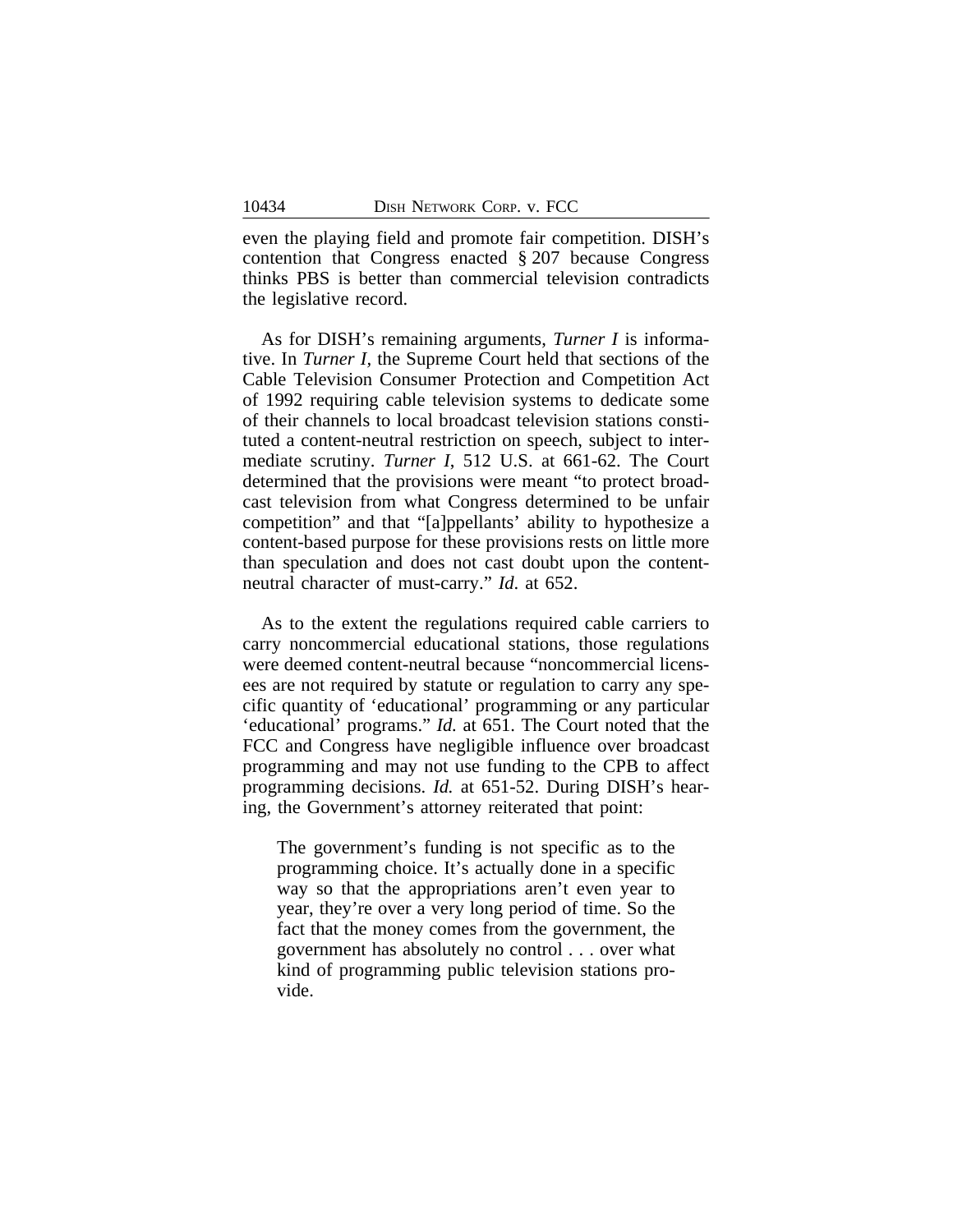DISH argues that *Turner I* should be distinguished because the statute at issue in that case provided benefits to all fullpower local television stations whereas the statute at issue here provides benefits only to public broadcasting stations, which must meet certain content requirements.

However, the Government has long supported public television stations and passed legislation benefitting them not because they broadcast specific content, but because the "economic realities of commercial broadcasting do not permit widespread commercial production and distribution of educational and cultural programs which do not have a mass audience appeal." H.R. Rep. No. 90-572, at 10-11 (1967). Congress supports public broadcasting because it fills "certain programming voids" and promotes diversity in programming. *Minority Television Project Inc. v. FCC*, 649 F. Supp. 2d 1025, 1033-34 (N.D. Cal. 2009); *see also* 47 U.S.C. § 396(a)(5) (recognizing that "[i]t furthers the general welfare to encourage public telecommunications services which will be responsive to the interests of people both in particular localities and throughout the United States, which will constitute an expression of diversity and excellence, and which will constitute a source of alternative telecommunications services for all the citizens of the Nation.").

**[6]** For these reasons, we hold that the district court did not abuse its discretion in concluding that § 207 is likely a content-neutral restriction on speech. We need not decide whether  $\S 207$  is actually content-neutral.

## D

**[7]** A content-neutral regulation will be sustained if "it furthers an important or substantial governmental interest; if the governmental interest is unrelated to the suppression of free expression; and if the incidental restriction on alleged First Amendment freedoms is no greater than is essential to the furtherance of that interest." *United States v. O'Brien*, 391 U.S.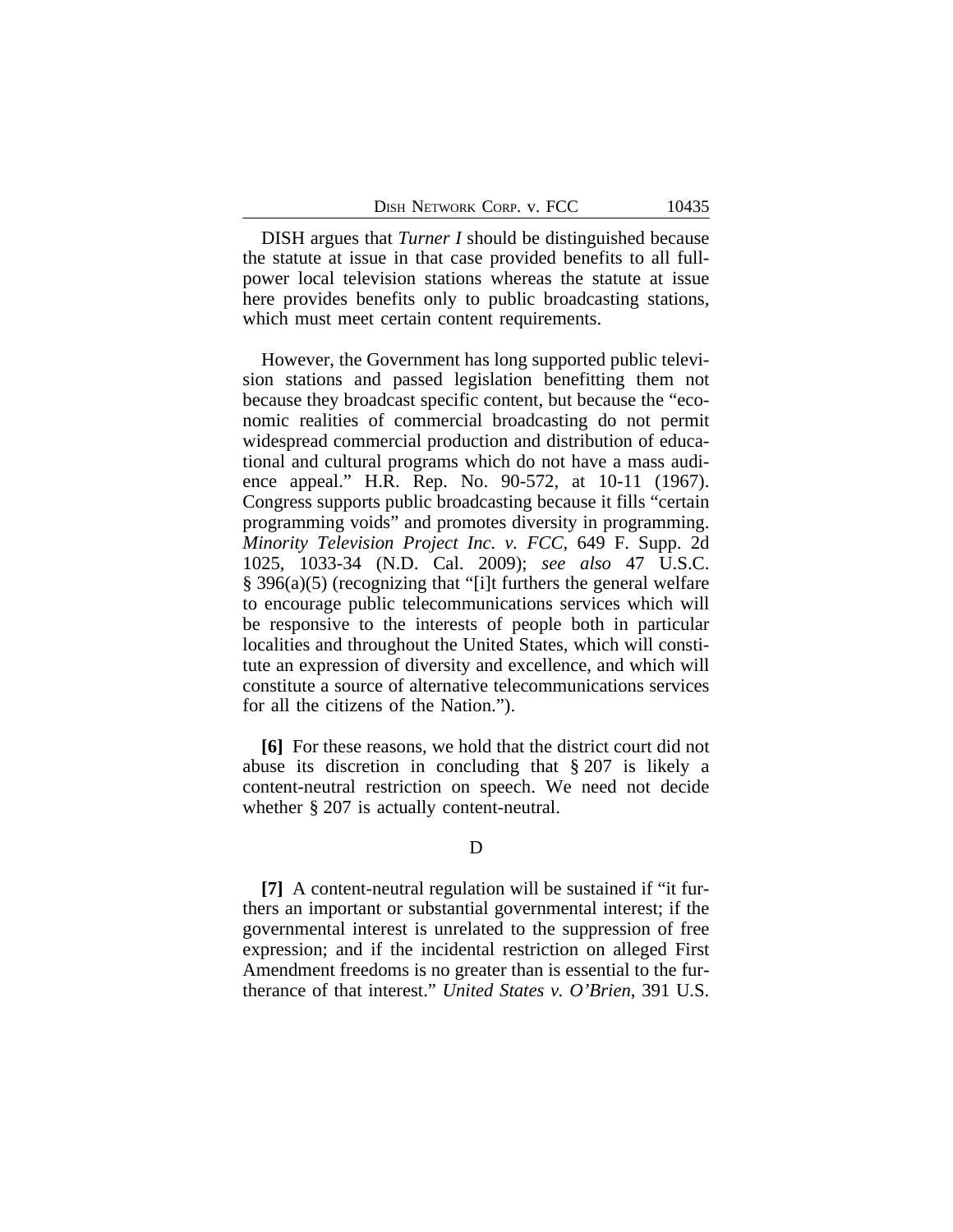367, 377 (1968); *see also Turner I*, 512 U.S. at 662. A regulation need not be the least-restrictive means available as long as it does not "burden substantially more speech than is necessary to further the government's legitimate interests." *Turner I*, 512 U.S. at 662 (citing *Ward*, 491 U.S. at 799 (1989)). The question is not whether Congress was correct to determine that a particular statute was necessary, but whether its determination was reasonable and based on substantial evidence. *Turner I*, 512 U.S. at 666 (citing *Century Commc'ns Corp. v. FCC*, 835 F.2d 292, 304 (D.C. Cir. 1987)).

**[8]** The Supreme Court has recognized that "[T]he Government's interest in eliminating restraints on fair competition is always substantial, even when the individuals or entities subject to particular regulations are engaged in expressive activity protected by the First Amendment." *Turner I*, 512 U.S. at 664. The Court has also recognized that "assuring that the public has access to a multiplicity of information sources is a governmental purpose of the highest order, for it promotes values central to the First Amendment." *Id.* at 663. The question here is whether § 207 advances that interest in a manner that is not substantially more restrictive than necessary.

**[9]** In support of its position that Congress's procompetitive determination was unreasonable, DISH cites its expert's declaration concluding that a delay in providing PBS in HD would not cure any threat to the viability of local PBS stations. The Government argues that because of the nature of public television funding, a delay in carrying public television in HD would indeed compromise the financing mechanism on which public broadcasting stations depend. As the Government's attorney explained at argument before the district court: "[I]f [satellite carriers are] going to go in and show ABC, or CBS, or FOX, they also need to go in and show PBS just over the intervening three years so that when we get to the point where everyone is broadcasting in HD that PBS isn't so far behind the local networks."). As most PBS supporters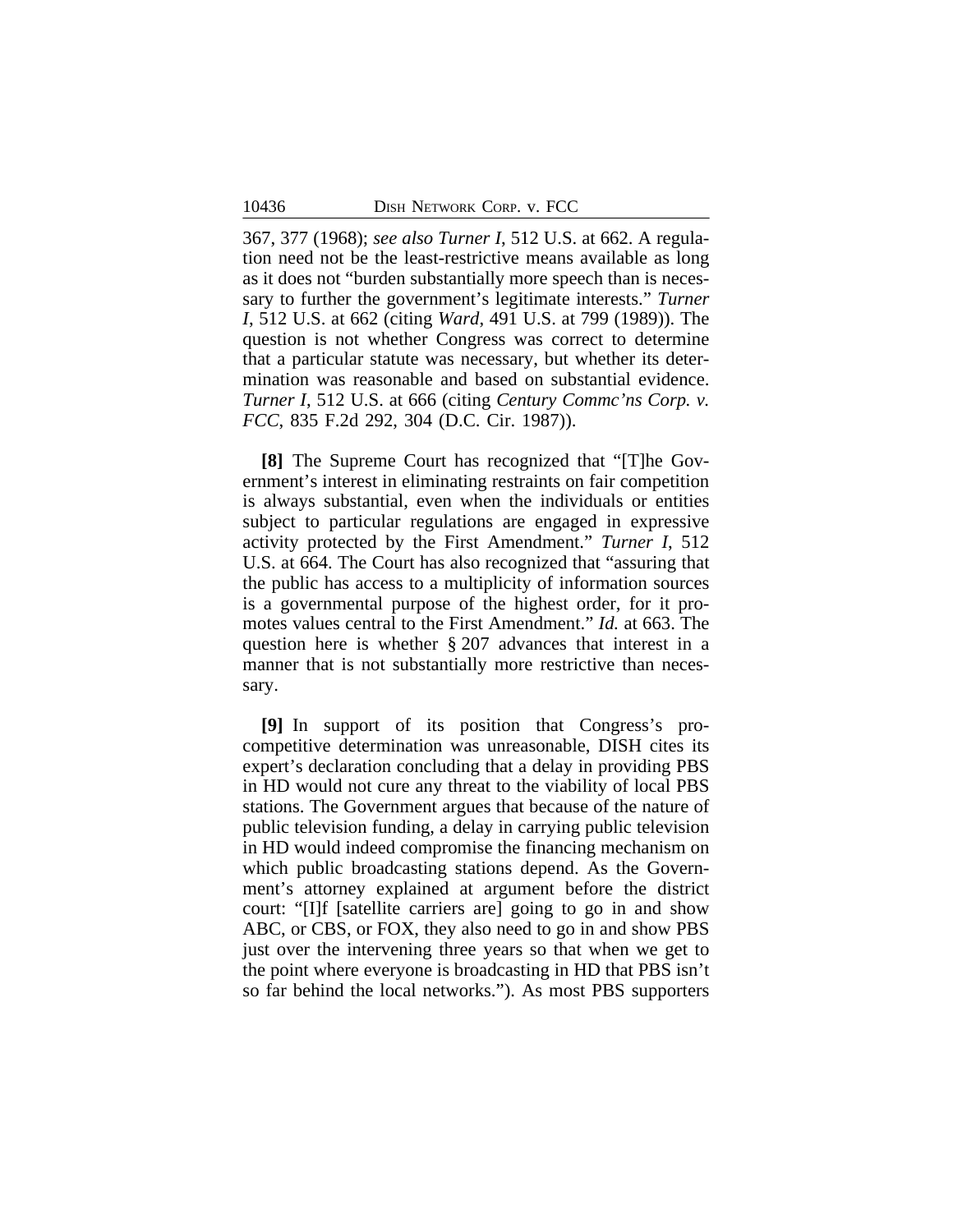know, while Congress provides some financial support for public broadcasting through grants, most comes from other sources, and the stations' daily operations depend on donations from local viewers. Congress enacted § 207 because it feared that failure to keep up with enhancements in commercial signals and picture quality would impair the ability of public television stations to compete for viewers.

To further emphasize the reasonableness of Congress's action, the Government cites a *New York Times* article stating that shortly before STELA's passage, half of the country was watching television in HD format and that "HD may limit the number of channels that viewers turn to, because once they can watch programs in HD, they have little desire to watch anything of a lower quality." Brian Stelter, *Crystal-Clear, Maybe Mesmerizing*, N.Y. Times, May 24, 2010, B4. The Government also highlights an FCC report noting that "subscribers do not consider SD programming to be an acceptable substitute for HD programming."

**[10]** Considering the record before us and that Congress recognized whether a program is offered in HD affects whether viewers watch it (a fact DISH concedes by the very nature of its argument), it was reasonable for Congress to conclude that allowing satellite carriers to delay offering PBS in HD would lead to anticompetitive results. The Government would likely succeed at trial in demonstrating that Congress made a reasonable determination based on substantial evidence when it determined that § 207 was necessary to promote this substantial interest.

Arguing the regulation is substantially more restrictive than necessary, DISH proposes that the Government could satisfy any interest it might have simply by "providing adequate funds to public stations that could make HD carriage financially attractive." It also suggests that the public can easily access public broadcasting in HD by "hooking up rabbit ears and flicking a switch."